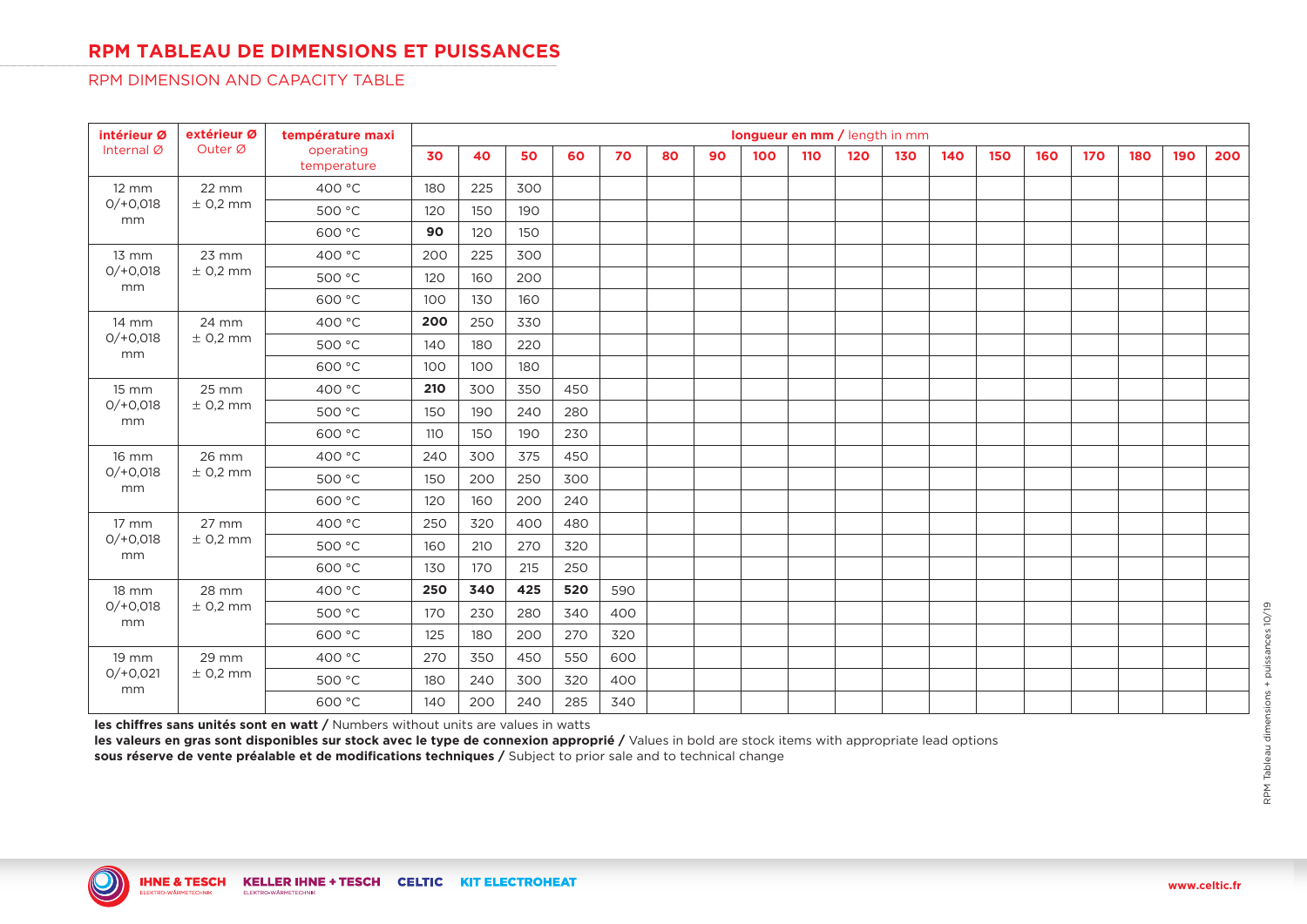## **RPM TABLEAU DE DIMENSIONS ET PUISSANCES**

### RPM DIMENSION AND CAPACITY TABLE

| intérieur Ø             | extérieur Ø           | température maxi         |     |     |     |     |      |      |      | longueur en mm / length in mm |      |      |      |      |      |      |            |      |      |      |
|-------------------------|-----------------------|--------------------------|-----|-----|-----|-----|------|------|------|-------------------------------|------|------|------|------|------|------|------------|------|------|------|
| Internal Ø              | Outer Ø               | operating<br>temperature | 30  | 40  | 50  | 60  | 70   | 80   | 90   | 100                           | 110  | 120  | 130  | 140  | 150  | 160  | <b>170</b> | 180  | 190  | 200  |
| 20 mm                   | 30 mm                 | 400 °C                   | 300 | 380 | 500 | 600 | 700  | 800  |      |                               |      |      |      |      |      |      |            |      |      |      |
| $O/ + O, O21$<br>mm     | $\pm$ 0,2 mm          | 500 °C                   | 190 | 250 | 300 | 350 | 400  | 500  |      |                               |      |      |      |      |      |      |            |      |      |      |
|                         |                       | 600 °C                   | 150 | 200 | 250 | 300 | 350  | 400  |      |                               |      |      |      |      |      |      |            |      |      |      |
| $21 \, \text{mm}$       | 31 mm                 | 400 °C                   | 300 | 400 | 500 | 600 | 700  | 800  |      |                               |      |      |      |      |      |      |            |      |      |      |
| $O/ + O.021$            | $\pm$ 0.3 mm          | 500 °C                   | 200 | 260 | 330 | 360 | 370  | 400  |      |                               |      |      |      |      |      |      |            |      |      |      |
| mm                      |                       | 600 °C                   | 160 | 210 | 265 | 300 | 230  | 350  |      |                               |      |      |      |      |      |      |            |      |      |      |
| 22 mm                   | 32 mm<br>$\pm$ 0.3 mm | 400 °C                   | 310 | 400 | 520 | 620 | 725  | 830  | 930  | 1000                          | 1100 | 1200 |      |      |      |      |            |      |      |      |
| $O/ + O.021$<br>mm      |                       | 500 °C                   | 210 | 270 | 350 | 400 | 450  | 500  | 600  | 690                           | 760  | 830  |      |      |      |      |            |      |      |      |
|                         |                       | 600 °C                   | 170 | 220 | 300 | 300 | 380  | 440  | 500  | 550                           | 610  | 660  |      |      |      |      |            |      |      |      |
| $23$ mm<br>$O/ + O.021$ | 33 mm<br>$\pm$ 0.3 mm | 400 °C                   | 325 | 430 | 540 | 650 | 750  | 850  | 930  | 1050                          | 1150 | 1250 |      |      |      |      |            |      |      |      |
|                         |                       | 500 °C                   | 220 | 290 | 350 | 400 | 500  | 980  | 650  | 720                           | 790  | 870  |      |      |      |      |            |      |      |      |
| mm                      |                       | 600 °C                   | 170 | 230 | 290 | 350 | 400  | 450  | 520  | 580                           | 640  | 700  |      |      |      |      |            |      |      |      |
| 24 mm                   | 34 mm<br>$\pm$ 0,3 mm | 400 °C                   | 360 | 450 | 565 | 680 | 800  | 900  | 950  | 1050                          | 1150 | 1300 |      |      |      |      |            |      |      |      |
| $O/ + O.021$<br>mm      |                       | 500 °C                   | 230 | 300 | 380 | 450 | 500  | 600  | 680  | 750                           | 830  | 900  |      |      |      |      |            |      |      |      |
|                         |                       | 600 °C                   | 180 | 240 | 300 | 360 | 420  | 480  | 540  | 600                           | 650  | 700  |      |      |      |      |            |      |      |      |
| 25 mm                   | 35 mm<br>$±$ 0,3 mm   | 400 °C                   | 350 | 470 | 600 | 700 | 625  | 950  | 1000 | 1100                          | 1200 | 1300 | 1400 | 1500 |      |      |            |      |      |      |
| $O/ + O.021$<br>mm      |                       | 500 °C                   | 240 | 310 | 390 | 470 | 550  | 630  | 710  | 790                           | 860  | 940  | 1020 | 1100 |      |      |            |      |      |      |
|                         |                       | 600 °C                   | 180 | 250 | 300 | 360 | 420  | 480  | 570  | 630                           | 700  | 750  | 820  | 880  |      |      |            |      |      |      |
| 30 mm                   | 40 mm                 | 400 °C                   | 425 | 565 | 700 | 850 | 1000 | 1130 | 1150 | 1250                          | 1350 | 1400 | 1600 | 1750 | 1850 | 8 A  |            |      |      |      |
| $O/ + O, O21$           | $\pm$ 0,3 mm          | 500 °C                   | 280 | 380 | 480 | 520 | 600  | 600  | 800  | 940                           | 1040 | 1130 | 1220 | 1320 | 1410 | 1510 |            |      |      |      |
| mm                      |                       | 600 °C                   | 300 | 300 | 360 | 430 | 510  | 560  | 650  | 720                           | 825  | 900  | 975  | 1050 | 1125 | 1200 |            |      |      |      |
| 32 mm                   | 42 mm                 | 400 °C                   | 450 | 600 | 750 | 900 | 1050 | 1200 | 1200 | 1300                          | 1450 | 1550 | 1700 | 1850 | 8 A  | 8 A  | 8 A        | 8 A  | 8 A  | 8 A  |
| $0/+0.025$<br>mm        | $\pm$ 0,3 mm          | 500 °C                   | 300 | 400 | 450 | 480 | 600  | 600  | 900  | 1000                          | 1110 | 1210 | 1310 | 1410 | 1510 | 1610 | 1710       | 1810 | 8 A  | 8 A  |
|                         |                       | 600 °C                   | 240 | 320 | 400 | 380 | 560  | 650  | 725  | 800                           | 850  | 950  | 1050 | 1100 | 1200 | 1250 | 1350       | 1450 | 1500 | 1600 |

**les chiffres sans unités sont en watt /** Numbers without units are values in watts

**les valeurs en gras sont disponibles sur stock avec le type de connexion approprié /** Values in bold are stock items with appropriate lead options **sous réserve de vente préalable et de modifications techniques /** Subject to prior sale and to technical change